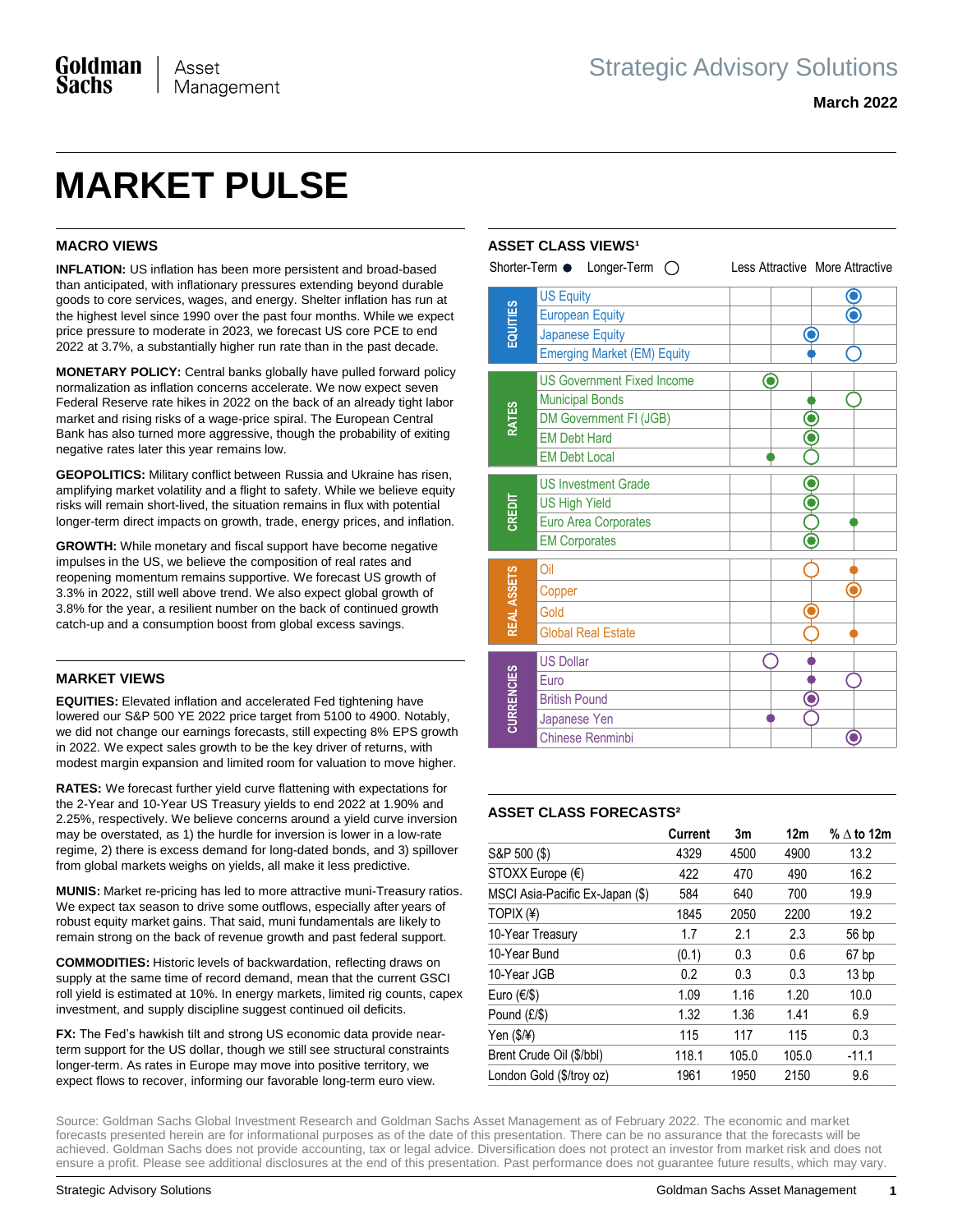# **Good, Better, Best**

Yields are set to trend higher as the Federal Reserve eyes elevated inflation against full-employment and above-trend output. While rate sensitivity remains a consideration for fixed income, we believe its risk-mitigating qualities are becoming appealing again. Historical periods of policy tightening for bonds have meant reemergence of income, hedging potential, and mostly positive returns. As bonds start to behave more like themselves, investors may benefit from revisiting their fixed income allocation.

# **A GOOD PORTFOLIO KEEPS ITS CORE**

Bloomberg Barclays US Aggregate Bond Index Total Return During Fed Tightening Cycle (%)



A good portfolio is built to weather all storms, even Fed tightening ones. While higher rates are expected to challenge bond prices, the yield pick-up may also improve its hedging quality. Core fixed income has delivered positive returns and lower drawdowns relative to US equities across hiking cycles, on average. With a steeper policy path ahead, an emphasis on stable income over capital appreciation may be welcomed.

Source: Bloomberg and Goldman Sachs Asset Management

# **A BETTER PORTFOLIO KNOWS WHEN LESS IS MORE**



While core bonds are integral to sound portfolio design, we believe a better portfolio in this environment may tilt toward the shortend of the curve. Rising rates translate to better bargains for short-duration bonds; higher Fed funds rate directly passes through to yields while minimal duration keeps price sensitivity low. As such, yields have historically improved by 200 bps during hiking cycles, surpassing what is observed in the broader US Agg.

Source: Bloomberg and Goldman Sachs Asset Management

# **THE BEST PORTFOLIO IS WILLING TO EXPLORE** Tax-Equivalent Yield to Worst (%)



Still, we believe investors with risk appetite can further improve their returns by exploring high quality credit. The municipal complex reflects one asset class where investors may realize higher yields without having to compromise a lower correlation to risk assets. With above-potential US growth, improving state revenues, and still healthy reserves, we believe looking beyond corporate credit may prove additive to a portfolio's fixed income allocation.

Source: Bloomberg and Goldman Sachs Asset Management

Top Section Notes: As of January 31, 2022. Chart shows the total index return during the nine Federal Reserve hiking cycles since 1970, including Feb-72 to Jul-74, Jan-77 to Apr-80, Jul-80 to Jun-81, Feb-83 to Aug-84, Dec-86 to Mar-89, Jan-94 to Feb-95, May-99 to May-00, May-04 to Jun-06, and Nov-15 to Dec-18. Middle Section Notes: As of January 31, 2022. Bottom Section Notes: As of January 31, 2022. Please see additional disclosures at the end of this presentation. **Past performance does not guarantee future results, which may vary.**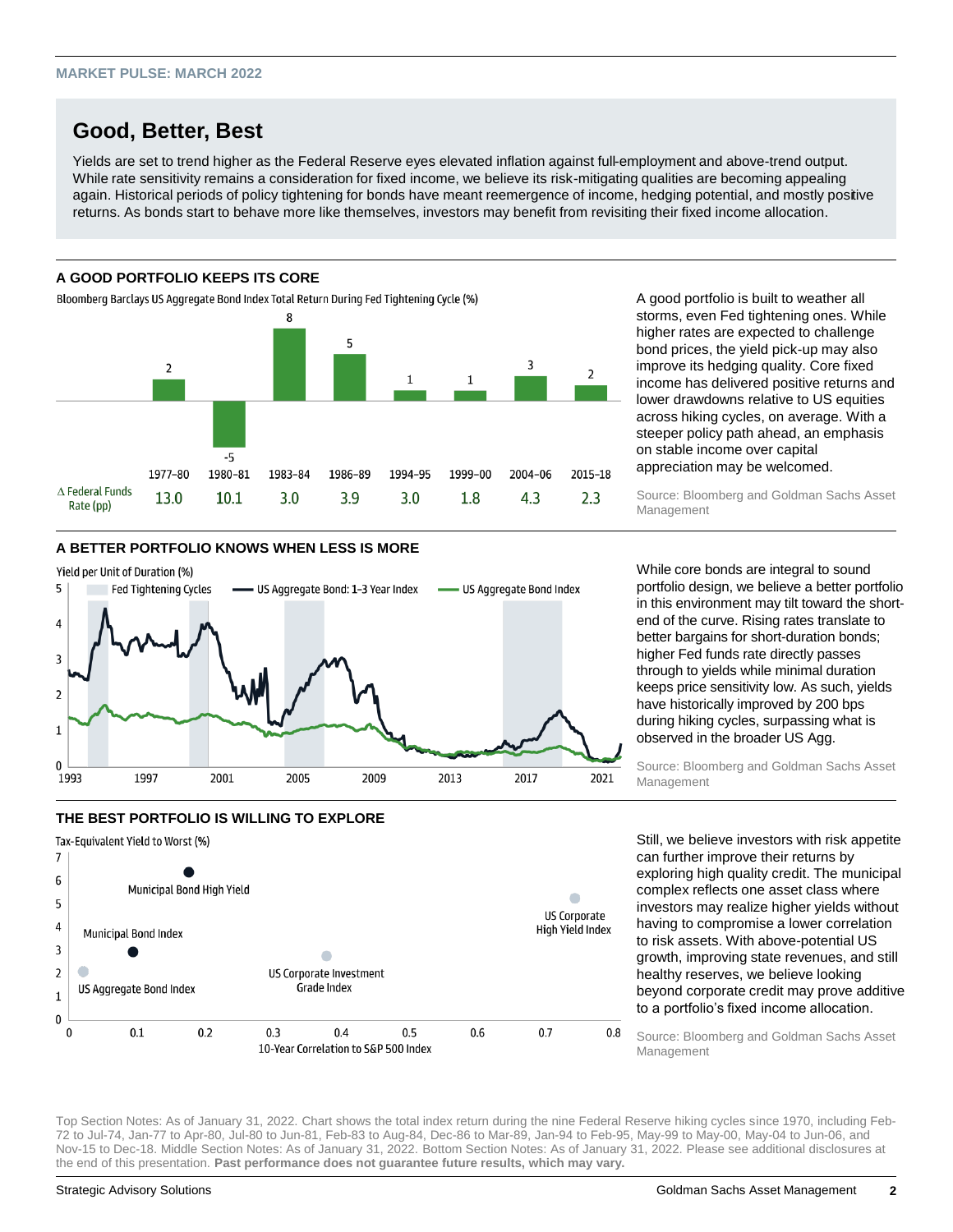#### **MARKET PULSE: MARCH 2022**

#### **Important Information**

- 1. Asset Class Views for equities, credits, sovereigns, real assets, and currencies are informed by Goldman Sachs Asset Management, Goldman Sachs Global Investment Research, and Goldman Sachs Investment Strategy Group views. The views expressed herein are as of February 2022 and subject to change in the future. "Shorter-term" view refers to less than 1 year. "Longer-term" view refers to 1-5 years. Individual portfolio management teams for Goldman Sachs Asset Management may have views and opinions and/or make investment decisions that, in certain instances, may not always be consistent with the views and opinions expressed herein.
- 2. Price targets of major asset classes are provided by Goldman Sachs Global Investment Research. Source: "Global energy spike as Euro area enters bear market territory" – 03/07/2022.

#### **Page 1 Definitions:**

Basis points (bps) refers to a unit represented by one hundredth of one percent.

Bbl refers to per barrel.

BoE refers to Bank of England.

Brent crude oil is a common international benchmark for oil prices.

Core PCE refers to the core personal consumption expenditure price index, excluding food and energy.

ECB refers to the European Central Bank.

EM refers to emerging markets.

EPS refers to earnings per share.

Fed refers to the Federal Reserve.

GDP refers to gross domestic product.

QoQ refers to quarter over quarter.

WTI refers to West Texas Instrument crude oil.

YE refers to year-end.

#### **Page 2 Definitions:**

Top chart shows the annualized return of the Bloomberg Barclays US Aggregate Bond Index (US Agg) during past eight Federal Reserve policy hiking cycles. "Federal funds rate" refers to the target interest rate set by the Federal Open Market Committee (FOMC).

Middle chart shows the yield per unit of duration for the Bloomberg Barclays US Aggregate Bond Index and the Bloomberg Barclays US Aggregate Bond: 1-3 Year Index. "Yields" refers to the yield to worst. "Duration" refers to the sensitivity of bond prices to a change in interest rates.

Bottom chart shows the tax-equivalent yield to worst for five indices as of January 31, 2022: Bloomberg Barclays US Aggregate Bond Index, Bloomberg Barclays Municipal Bond Index, Bloomberg Barclays Municipal High Yield Bond Index, Bloomberg Barclays US Corporate Investment Grade Bond Index, and Bloomberg Barclays US Corporate High Yield Bond Index.

#### **Glossary**

The Bloomberg Barclays Municipal Bond Index covers the USD-

denominated long-term tax-exempted bond market, including state and local general obligation bonds, revenue bonds, insured bonds, and pre-refunded bonds.

The Bloomberg Barclays Municipal High Yield Bond Index is a market value-weighted index designed to measure the performance of US dollardenominated high-yield municipal bonds issued by US states, the District of Columbia, US territories, and local governments or agencies.

The Bloomberg Barclays US Aggregate Bond Index represents an unmanaged diversified portfolio of fixed income securities, including US Treasuries, investment grade corporate bonds, and mortgage backed and asset-backed securities.

The Bloomberg Barclays US Aggregate Bond: 1-3 Year Index represents an unmanaged diversified portfolio of fixed income securities, including US Treasuries, investment grade corporate bonds, and mortgage backed and asset-backed securities, with maturities ranging from one to three years.

The Dow Jones Equal Weight US Issued Corporate Bond Index is designed to track the total returns of 100 large and liquid investmentgrade bonds issued by companies in the US corporate bond market.

The MSCI AC Asia Pacific ex Japan Index captures large and mid cap representation across 4 of 5 Developed Markets countries and 8 Emerging Markets countries in the Asia Pacific region.

The S&P 500 Index is the Standard & Poor's 500 Composite Stock Prices Index of 500 stocks, an unmanaged index of common stock prices. The index figures do not reflect any deduction for fees, expenses or taxes. It is not possible to invest directly in an unmanaged index.

The STOXX Europe 600 Index is derived from the STOXX Europe Total Market Index (TMI) and is a subset of the STOXX Global 1800 Index.

The Tokyo Price Index (TOPIX) is a metric for stock prices on the Tokyo Stock Exchange (TSE). A capitalization-weighted index, TOPIX lists all firms that have been determined to be part of the "first section" of the TSE.

The 10-Year US Treasury Bond is a US Treasury debt obligation that has a maturity of 10 years.

Indices are unmanaged. The figures for the index reflect the reinvestment of all income or dividends, but do not reflect the deduction of any fees or expenses which would reduce returns. Investors cannot invest directly in indices.